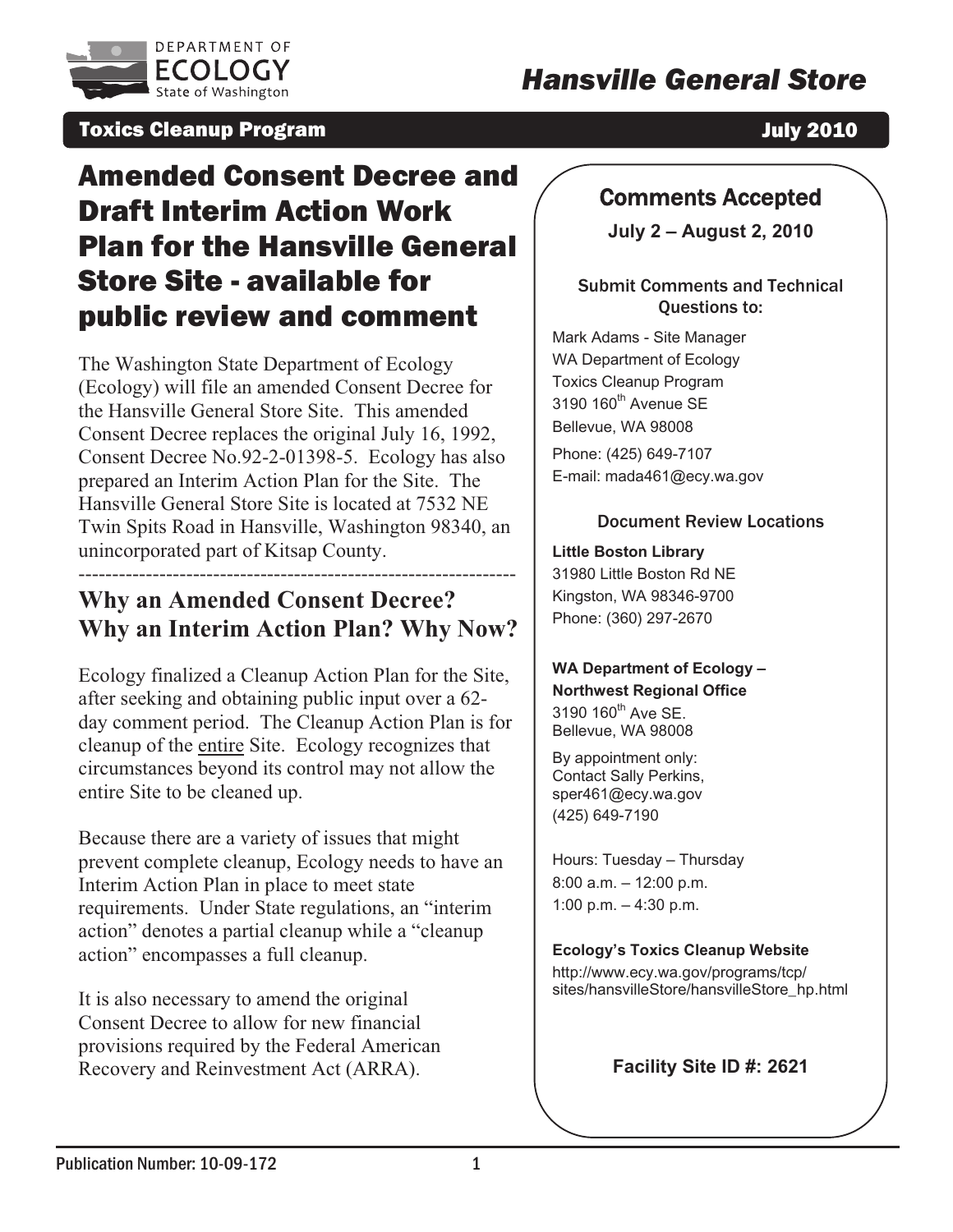#### Hansville General Store

Funds for the cleanup are being provided through ARRA.

#### **Public Comment Invited**

You are invited to review the draft Amended Consent Decree, draft Interim Remedial Action Plan, State Environmental Policy Act (SEPA) Checklist and Determination of Non-Significance (DNS). Send your comments to Ecology by **August 2, 2010,** for c See the box on page one for detail s about where to review documents and su bmit comments.

To be added to the mailing list, please contact Nancy Lui by email at nlui461@ec y.wa.gov or indicate Hansville General Store mai  $(425)$  649-7117. In the subject line, please

## **About the Draft Amended Consent Decree**

entered into a legal agreement called a Consent Decree. Under this Consent Decree, Ecology took responsibility for cleaning up th In 1991, Ecology and Hansville Ge neral Store

Because it may not be possible to clean up the cleaned up because it i entire site, as described above, the Consent Decree should be amended to allow for a partial cleanup. An amended Consent Decree property owner is contributing money to the cleanup in accordance with the ARRA requirements. is also necessary to reflect the fact that the

# **Action Plan**  About the Draft Interim Remedial

Remedial Investigation/Feasibility Study (RI/FS) includes: The cleanup action alternative selected in the

- Dig up contaminated soil above state cleanup levels within the property

boundary and transport it to an offsite disposal facility. The exception is soil beneath the store building.

- Install a bioremediation system beneath the store building.
- Install a passive venting system beneath the store building.  $\bullet$
- Replace the  $8$ " water main through the site and repave Twin Spits Road onsideration. throughout those portions of the site impacted by remedial activities.  $\bullet$ 
	- Issue an opinion letter within 30 days of Ecology's receipt of a construction complete report from Ecology's contractor.
	- Conduct performance monitoring.

ling list. These same basic elements also comprise the core of the interim action, but will be implemented depending on the following:

> • Length of time and availability of funding necessary to complete the remedial actions.  $\bullet$

Ecology The draft Interim Action Plan recognizes that<br>e Site. Some parts of the Site may not be completely some parts of the Site may not be completely cleaned up because it is impractical, too costly, too disruptive, or would take too much time.

> The existing Consent Decree and amended Consent Decree assure access to the Hansville General Store. Interim actions would therefore begin at the store property.

# **Some Site Background**

Prior to 1934, the facility operated as a operations expanded to include the general store and gas station. In 1988, the gas station closed but remained open as a general store. farmer's store. Between 1934 and 1988,

In 1990, an adjacent site, formerly Captains Landing, underwent an independent cleanup.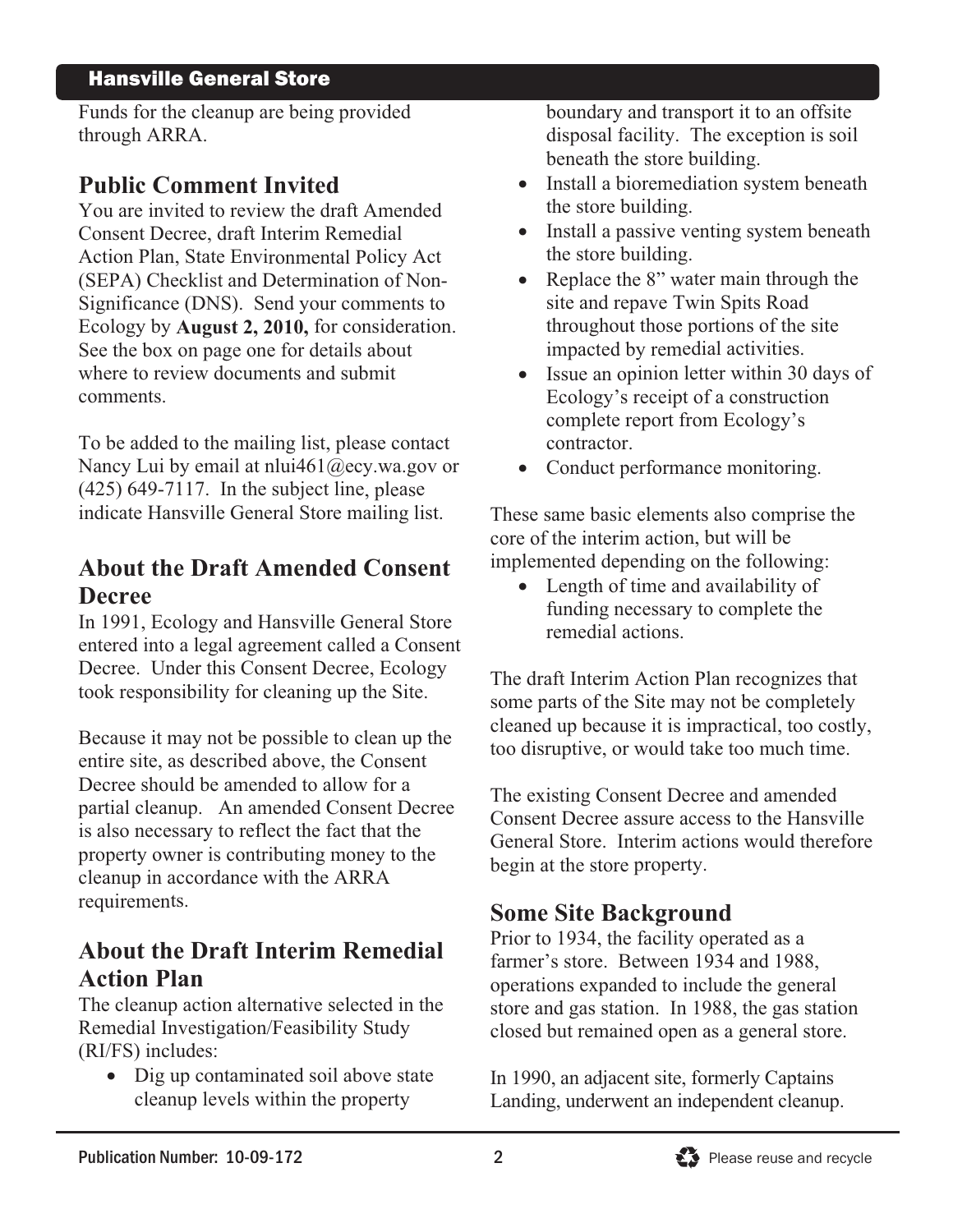#### Hansville General Store

During the cleanup, petroleum products observed appeared to originate from the Hansville General Store property. Two underground fuel storage tanks (USTs) on the store property were thought to be the source.

From 1990 to 1993, monitoring wells and soil borings installed on Site showed g diesel contamination in soil and ground water associated with the Hansville General Store property.

In 1994, an Ecology Interim Action removed two USTs on the store property. This interim action included the removal of some of the e contaminated soil. The source of th contamination appeared to be leaks and spills associated with a former fuel dispenser and the two USTs. In 1994, the site underwent a Site Hazard Assessment (SHA) under the Washington Ranking Method (WARM) receiving a ranking of 3. This ranking uses a scale of 1 to 5 where "1" represents the highest risk and "5" represents the lowest risk ground water contamination from petroleum products resulted in the ranking and placement on the Washington State Hazardous Sites List. This ranking estimates the potential threat to human health and the environment rel ative to all other sites in Washington State.

Various investigations occurred after the 1994 tank removals and include:

- Multiple rounds of ground water sampling conducted by Ecology in 1995  $\bullet$ and 1996.
- Six new hand auger borings drilled to collect soil and ground water samples in 2003. Additional ground water samples collected from four existing on –property wells and one off-property well.  $\bullet$
- $\bullet$  Seventeen new hand auger borings drilled to obtain more soil and ground water samples for analysis in 2005.

## **Chemicals Above Cleanup Levels in Soil and Ground Water**

- Gasoline and diesel in soil
- Gasoline and diesel in shallow ground water

## asoline and **State Environmental Policy Act** ground water **(SEPA) Checklist and Determination of Non-Significance (DNS)**

The SEPA environmental checklist and Determination of Non-Significance (DNS) are also available for public review at this time. This checklist evaluates potential environmental impacts if this cleanup action is conducted. Ecology has reviewed this checklist and has determined that no significant adverse environmental impacts will be caused by this project.

# **Pappens Next?**

Ecology will review all comments received and assess how to best address public After the 30-day public comment period, concerns.

A public meeting has not been scheduled at this time. However, one will be held if ten or more people request a meeting during the comment period. Please contact Nancy Lui to request a meeting at nlui461@ecy.wa.gov or at (425) 649-7117and reference Hansville General Store.